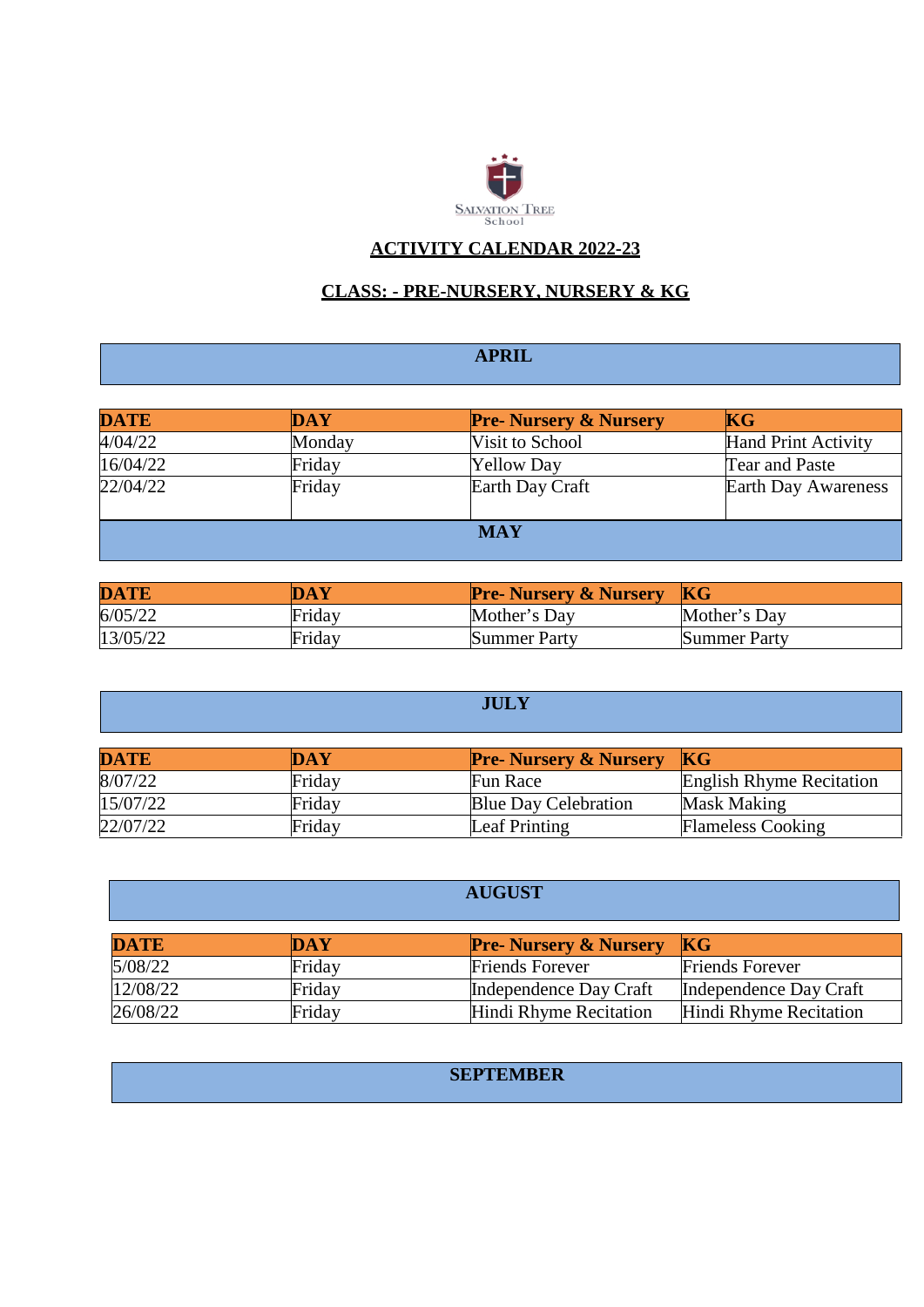| <b>DATE</b> | DAY    | <b>Pre-</b> Nursery & Nursery | ΙKG                       |
|-------------|--------|-------------------------------|---------------------------|
| 5/09/22     | Monday | Teacher's Day Celebration     | Teacher's Day Celebration |
| 16/09/22    | Friday | Clean-up Day                  | Germination of Seed       |
| 23/09/22    | Friday | Make sensory bin              | Colouring Competition     |

# **OCTOBER**

| <b>DATE</b> | $\overline{\text{DAY}}$ | <b>Pre-</b> Nursery & Nursery | KG                         |
|-------------|-------------------------|-------------------------------|----------------------------|
| 1/10/22     | Saturday                | Gandhi Jayanti Celebration    | Gandhi Jayanti Celebration |
| 21/10/22    | Friday                  | Diwali Celebration            | Clay Modeling              |
| 28/10/22    | Friday                  | <b>Green Day Celebration</b>  | Show and tell              |

#### **NOVEMBER**

| <b>DATE</b> | DAY    | <b>Pre-Nursery &amp; Nursery</b> | <b>KG</b>                    |
|-------------|--------|----------------------------------|------------------------------|
| 4/11/22     | Friday | Touch & Guess Activity           | Hop scotch Activity          |
| 14/11/22    | Monday | Children's Day Celebration       | Children's Day Celebration   |
|             |        | (Fancy Dress)                    | (Fancy Dress)                |
| 25/11/22    | Friday | Show & Tell Activity             | <b>English Story Telling</b> |
|             |        |                                  | Performance                  |

#### **DECEMBER**

| <b>DATE</b> | DAY     | <b>Pre- Nursery &amp; Nursery</b> | KG                              |
|-------------|---------|-----------------------------------|---------------------------------|
| 9/12/22     | Tuesday | <b>Story Telling Activity</b>     | <b>Hand Writing Competition</b> |
| 23/12/22    | Friday  | <b>Christmas Celebration</b>      | Christmas Craft Activity        |
| 30/12/22    | Friday  | New Year Craft                    | New Year Craft                  |